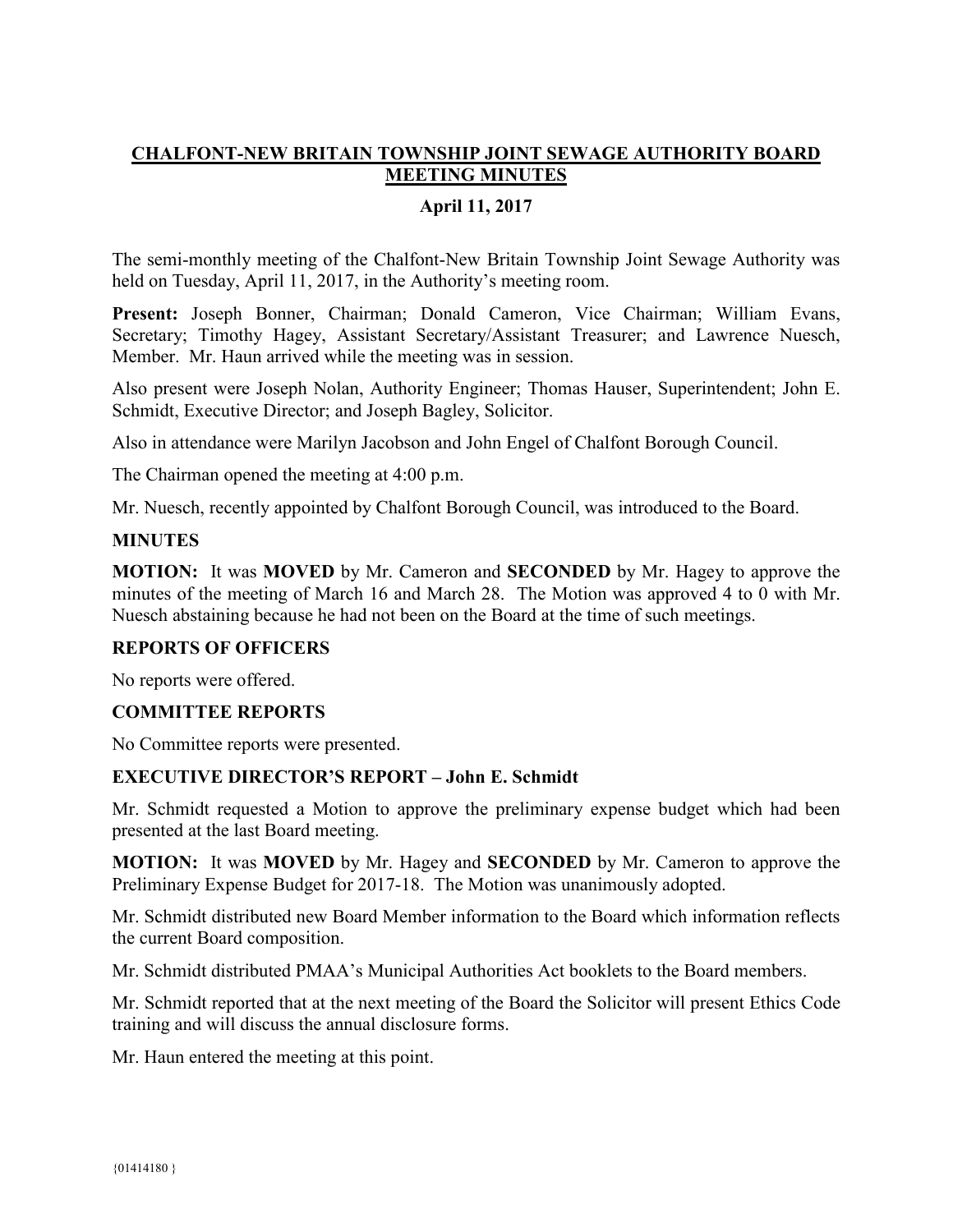## **ENGINEER'S REPORT – Joseph Nolan, P.E.**

Mr. Nolan presented an update on the Phase III project. The general contractor is working on inside piping on the digester building. A modification of the generator room had to be installed in the form of a roll-up door which will automatically activate when the generator kicks on. Mr. Nolan expects the new door to the office building to be installed by the next Board meeting.

The electrical contractor is wiring up lights and control panels at various sites at the facility. Mr. Nolan reported on great coordination between the contractors.

Mr. Nolan presented Requisition No. 172 for Capital Expenditures in the amount of \$32,643.48 consisting of generator control upgrades which have been installed.

M**OTION:** It was **MOVED** by Mr. Cameron and **SECONDED** by Mr. Haun to approve Requisition No. 172 for Capital Expenditures in the amount of \$32,643.48. The Motion was unanimously adopted.

Mr. Nolan next presented Requisition No. 215 for Capital Improvements in the amount of \$620,360.48 all of which is related to the Phase III upgrade project.

**MOTION:** It was **MOVED** by Mr. Hagey and **SECONDED** by Mr. Evans to approve Requisition No. 215 for Capital Improvements in the amount of \$620,360.48. The Motion was unanimously adopted.

Mr. Nolan reported that upon payment of the contractor estimates today, the General Contractor has been paid 76% of the bid amount under the general contract. The electrical contractor has been paid 69% of the bid amount under the electrical contract.

In response to a question, Mr. Nolan reported that the SCADA system will connect all new equipment to it. While not part of the current improvements, it would be possible to connect the gate to the SCADA system.

# **SOLICITOR'S REPORT – Joseph Bagley, Esquire**

Mr. Bagley reported that he will provide a presentation on the Ethics Code and addressing the ethics form at the next Board Meeting. Mr. Bagley also discussed planned coordination between New Britain Township and the Authority with regard to a proposed Sewer Use Ordinance.

#### **TREASURER'S REPORT – Gustave Haun, Treasurer**

Mr. Haun reported that the general operating expenses for the month were \$272,883.14 and that along with the previously approved Capital Expenditures and the Capital Improvements totaled \$620,360.48 along with Loan payment (Fund 3) of \$73,304.25 making the total expenditures for the month \$999,191.35. Mr. Haun recommended payment of the bills.

**MOTION:** It was **MOVED** by Mr. Cameron and **SECONDED** by Mr. Evans to approve the total expenditures for the month of \$999,191.35. Mr. Evans inquired as to the entry on the bill list for "Bearings & Drive Solutions". Mr. Hauser explained that the expense was for split couplings for the aerator in the oxidation ditch.

The Motion was unanimously adopted.

Mr. Haun next presented escrow disbursement amounts totaling \$7,349.73.